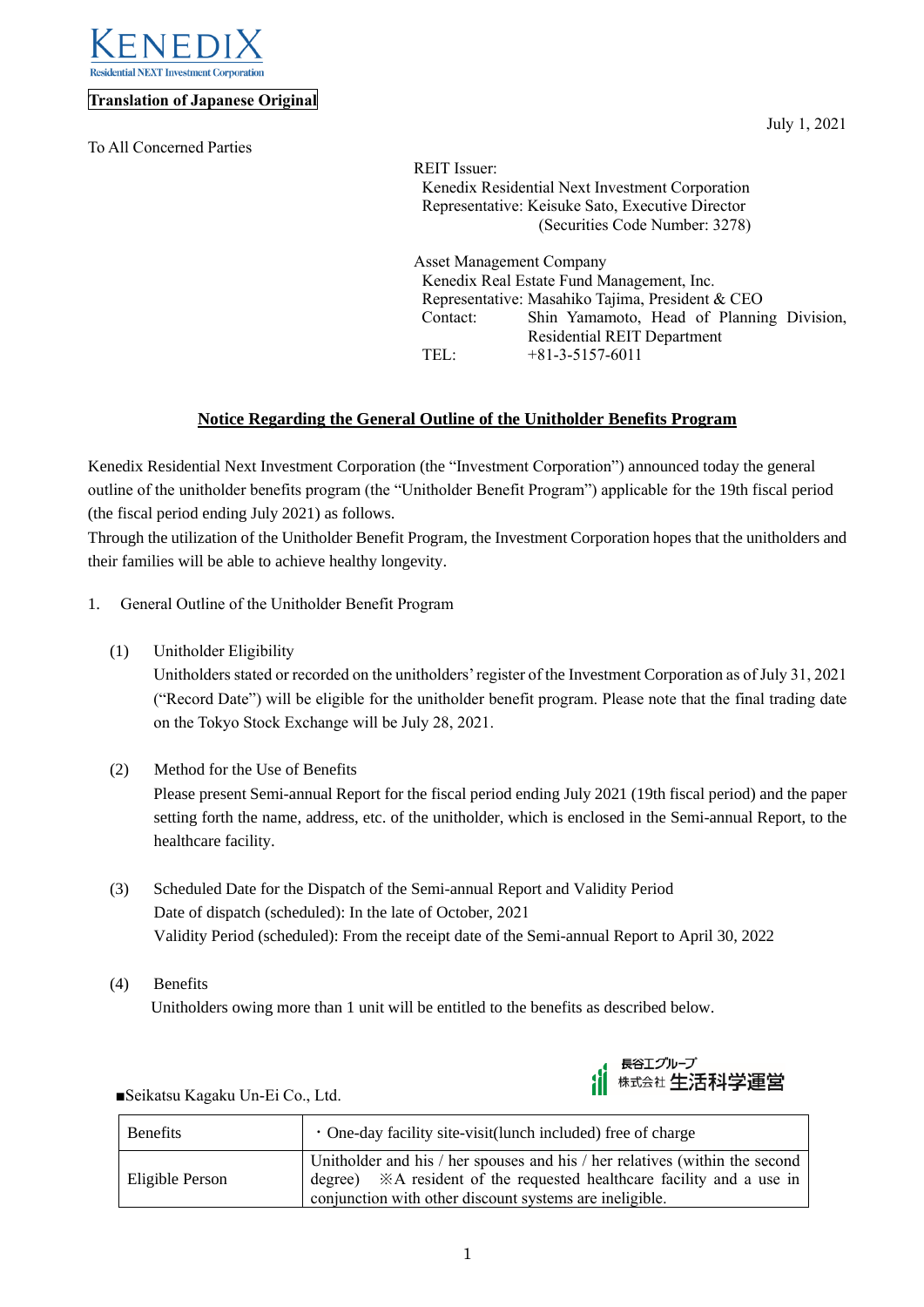

Facilities Available All of the private senior homes with nursing care operated by Seikatsu Kagaku Un-Ei Co., Ltd. as of July 31,2021.



#### ■CENTURY LIFE CORPORATION

| <b>Benefits</b>      | • One-day facility site-visit (lunch included) free of charge                                                                                                                                                      |
|----------------------|--------------------------------------------------------------------------------------------------------------------------------------------------------------------------------------------------------------------|
| Eligible Person      | Unitholder and his / her spouses and his / her relatives (within the second<br>degree)<br>*A resident of the requested healthcare facility and a use in conjunction<br>with other discount systems are ineligible. |
| Facilities Available | All of the private senior homes with nursing care and serviced senior<br>housing operated by CENTURY LIFE CORPORATION as of July 31,2021.                                                                          |

#### ■SENIOR LIFE COMPANY<sup>(Note)</sup>

| <b>Benefits</b>      | $\cdot \ll 0$ the condition of limp sum payment $\gg$ Discount on lump sum<br>payment for resident ( $\frac{4}{300,000}$ discount)           |
|----------------------|----------------------------------------------------------------------------------------------------------------------------------------------|
|                      | · Trial residence free of charge (1-night, 2-day stay, with dinner and                                                                       |
|                      | breakfast)                                                                                                                                   |
|                      | • One-day facility site-visit (with lunch) free of charge                                                                                    |
| Eligible Person      | Unitholder and his / her spouses and his / her relatives (within the second                                                                  |
|                      | degree)                                                                                                                                      |
|                      | *A resident of the requested healthcare facility and a use in conjunction                                                                    |
|                      | with other discount systems are ineligible                                                                                                   |
| Facilities Available | All of the private senior homes with nursing care and apartment for the<br>elderly operated by LIXIL SENIOR LIFE COMPANY as of July 31,2021. |



## ■Sompo Care Inc.

|                             | I. Sompo Care LAVIERE                                                               |
|-----------------------------|-------------------------------------------------------------------------------------|
| <b>Benefits</b>             | $\cdot \ll 0$ the condition of lump sum payment $\gg 3\%$ discount from the initial |
|                             | lump sum payment for resident                                                       |
|                             | $\cdot$ $\&$ On the condition of monthly payment $\&$ 3% discount of the amount     |
|                             | equivalent to the rent out of the monthly payment (Until the contract ends)         |
|                             | II. Sompo Care Sompo no ie, Sompo no ie S, Sompo no ie GH, Private                  |
|                             | senior homes (residential), Serviced senior housing, Group homes                    |
|                             | • 3% discount of the amount equivalent to the rent out of the monthly               |
|                             | payment or of the rent (Until the contract ends)                                    |
|                             | Unitholder and his / her spouses and his / her relatives (within the second         |
| Eligible Person             | degree)                                                                             |
|                             | $\angle A$ user who has inquired this benefit through agencies, a resident of the   |
|                             | requested healthcare facility and a use in conjunction with other discount          |
|                             | systems are ineligible.                                                             |
|                             | I. Sompo Care LAVIERE operated by Sompo Care Inc as of July 31,2021.                |
| <b>Facilities Available</b> | (Excluding short-term use)                                                          |
|                             | II. Sompo Care Sompo no ie, Sompo no ie S, Sompo no ie GH, Private                  |
|                             | senior homes (residential), Serviced senior housing, Group homes                    |
|                             | operated by Sompo Care Inc. as of July 31,2021.                                     |
|                             | (Facilities for short-term use and Facilities operated by its franchisees and       |
|                             | operating partners are excluded.)                                                   |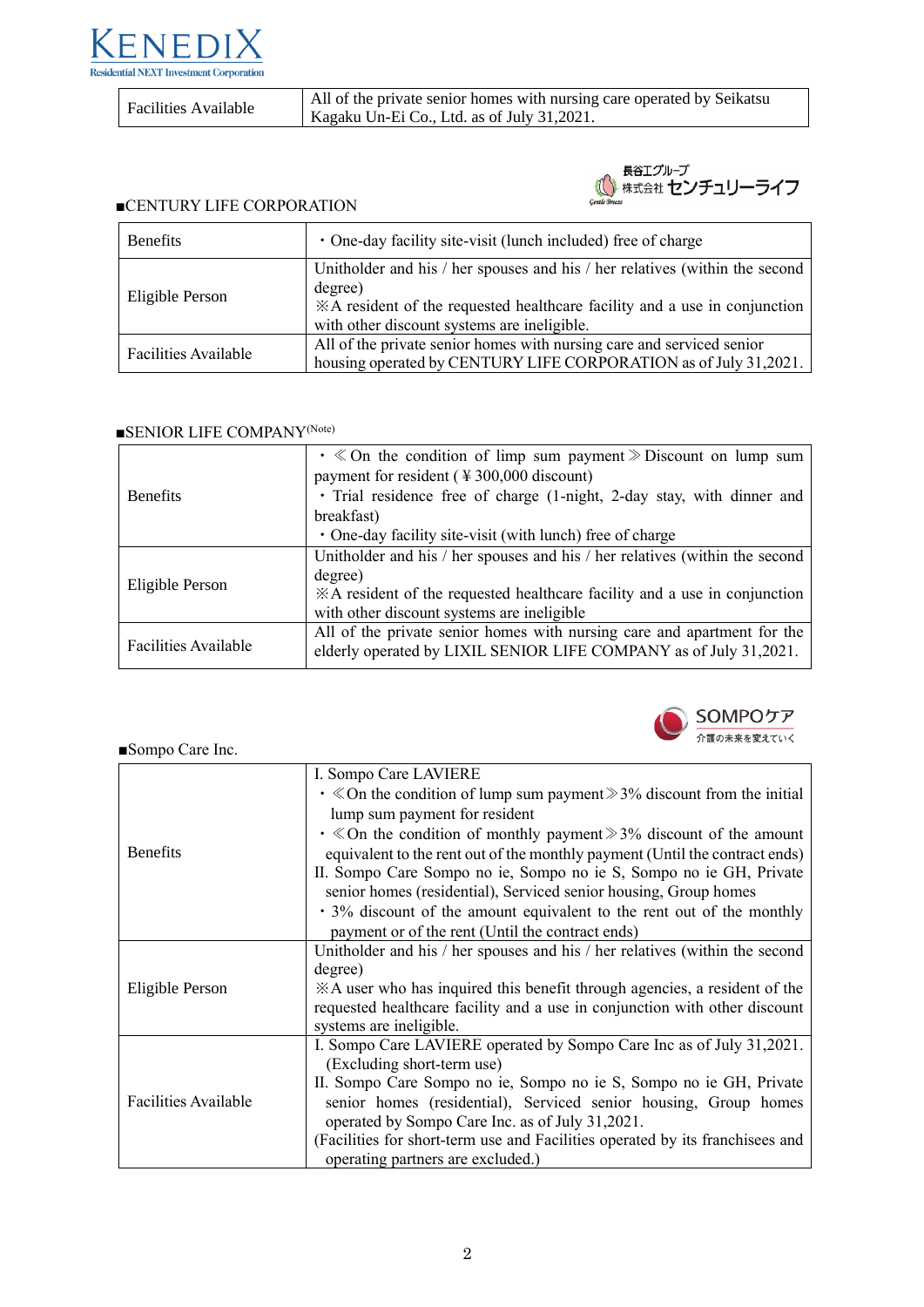

| <b>Benefits</b>      | • Discount on usage charge for two-month equivalent                                                               |
|----------------------|-------------------------------------------------------------------------------------------------------------------|
| Eligible Person      | Unitholder and his / her spouses and his / her relatives (within the second<br>degree)                            |
|                      | *A resident of the requested healthcare facility and an application through<br>agencies are ineligible            |
| Facilities Available | All of the private senior homes with nursing care operated by HITOWA<br>Care Service Co., Ltd as of July 31,2021. |

#### ■HITOWA Care Service Co., Ltd.

## ■Nichii Carepalace Company

| <b>Benefits</b>             | · Discount on initial move-in costs                                                  |
|-----------------------------|--------------------------------------------------------------------------------------|
|                             |                                                                                      |
|                             | Nichii home: $\frac{1}{2}$ 100,000, Iris Garden: $\frac{1}{2}$ 50,000 (tax included) |
| Eligible Person             | Unitholder and his / her spouses and his / her relatives (within the third           |
|                             | degree)                                                                              |
|                             | *A user who has inquired this benefit through agencies, a resident of the            |
|                             | requested healthcare facility of Nichii home or Iris garden, and an use in           |
|                             | conjunction with other discount systems are ineligible.                              |
| <b>Facilities Available</b> | All of the private senior homes with nursing care operated by Nichii                 |
|                             | Carepalace Company as of July 31,2021.                                               |
|                             | *Excluding facilities that are no longer operated by Nichii Carepalace               |
|                             | Company due to a change in operator after July 31, 2021                              |



## ■Sawayaka Club Corporation

| <b>Benefits</b>      | $\cdot$ 10% discount on usage charge for the first monthly payment.         |
|----------------------|-----------------------------------------------------------------------------|
|                      | · Trial residence free of charge (1-night, 2-day stay, with dinner and      |
|                      | breakfast)                                                                  |
|                      | • One-day facility site-visit(with lunch) free of charge                    |
| Eligible Person      | Unitholder and his / her spouses and his / her relatives (within the second |
|                      | degree)                                                                     |
|                      | *A resident of the requested healthcare facility and a use in conjunction   |
|                      | with other discount systems are ineligible.                                 |
| Facilities Available | All of the private senior homes with nursing care operated by Sawayaka      |
|                      | Club Corporation as of July 31,2021.                                        |

#### ■CARE TWENTYONE CORPORATION



| <b>Benefits</b>      | • One-day facility site-visit(with lunch) free of charge                                                                                                                                                                          |
|----------------------|-----------------------------------------------------------------------------------------------------------------------------------------------------------------------------------------------------------------------------------|
| Eligible Person      | Unitholder and his / her spouses and his / her relatives (within the second<br>degree)<br>*A resident of the requested healthcare facility is ineligible and a use in<br>conjunction with other discount systems are unavailable. |
| Facilities Available | All of the private senior homes with nursing care operated by Care twenty<br>one Corporation as of July 31,2021.                                                                                                                  |



 $22 - 51$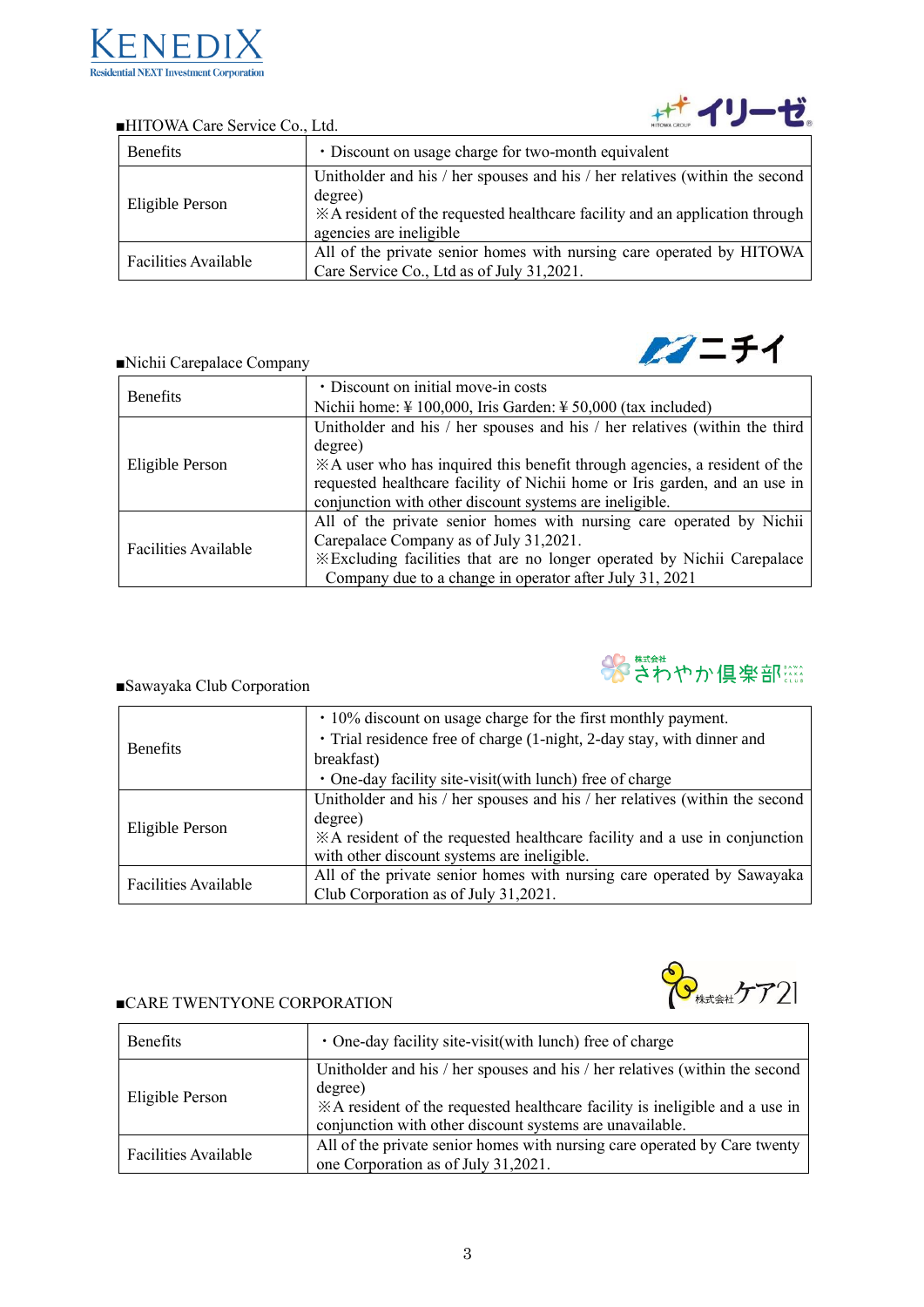

| <b>Benefits</b>      | • One-day facility site-visit(with lunch) free of charge                                                                                                                                                           |
|----------------------|--------------------------------------------------------------------------------------------------------------------------------------------------------------------------------------------------------------------|
| Eligible Person      | Unitholder and his / her spouses and his / her relatives (within the second<br>degree)<br>*A resident of the requested healthcare facility and a use in conjunction<br>with other discount systems are ineligible. |
| Facilities Available | All of the private senior homes with nursing care operated by Excellent Care<br>System Co., Ltd. as of July 31,2021.                                                                                               |

### ■Excellent Care System Co., Ltd.

## ■ NM LIFE Co., Ltd.

ジョイステージ八王子 介護付有料老人ホーム **△ 益社団法人全国有料老人ホーム協会会員** 

| <b>Benefits</b>      | $\cdot$ Discount on one-time payment for resident (¥ 200,000 discount)<br>· Trial residence free of charge, up to three times (1-night, 2-day stay, with |
|----------------------|----------------------------------------------------------------------------------------------------------------------------------------------------------|
|                      |                                                                                                                                                          |
|                      | dinner and breakfast) · Same-day facility site-visit(with lunch) free of                                                                                 |
|                      | charge (within the three times)                                                                                                                          |
| Eligible Person      | Unitholder and his / her spouses and his / her relatives (within the second                                                                              |
|                      | degree)                                                                                                                                                  |
|                      | *A resident of the requested healthcare facility and a use in conjunction                                                                                |
|                      | with other discount systems are ineligible.                                                                                                              |
| Facilities Available | Joy Stage Hachioji                                                                                                                                       |

# 2. Burden of Expenses

The Investment Corporation agreed with each of the Operators that the Eligible Person as defined above will receive a benefit of a certain amount of discounted payment and other services, etc. by the use of the Benefit Program. Regarding the burden of expenses resulting from this implementation of the Benefit Program, The Investment Corporation is responsible for the expenses for the operation of the Benefit Program and each Operator is responsible for those for the Eligible Person's use of the Benefit Program.

# 3. Handling of Personal Information

 The Investment Corporation, Seikatsu Kagaku Un-Ei Co., Ltd., CENTURY LIFE CORPORATION, LIXIL SENIOR LIFE COMPANY, Sompo Care Inc., HITOWA Care Service Co., Ltd., Nichii Carepalace Company, Sawayaka Club Corporation, Care twentyone Corporation, Excellent Care System Co., Ltd., NM LIFE Co., Ltd. and each of the available facilities shall use the private information obtained in the course of the operation of the Unitholder Benefit Program only for the purpose of the Unitholder Benefit Program and shall not use it for the objectives other than the purpose of the Unitholder Benefit Program.

# 4. Others

The implementation and the contents of the Unitholder Benefit Program are subject to the future changes as determined by the Investment Corporation.